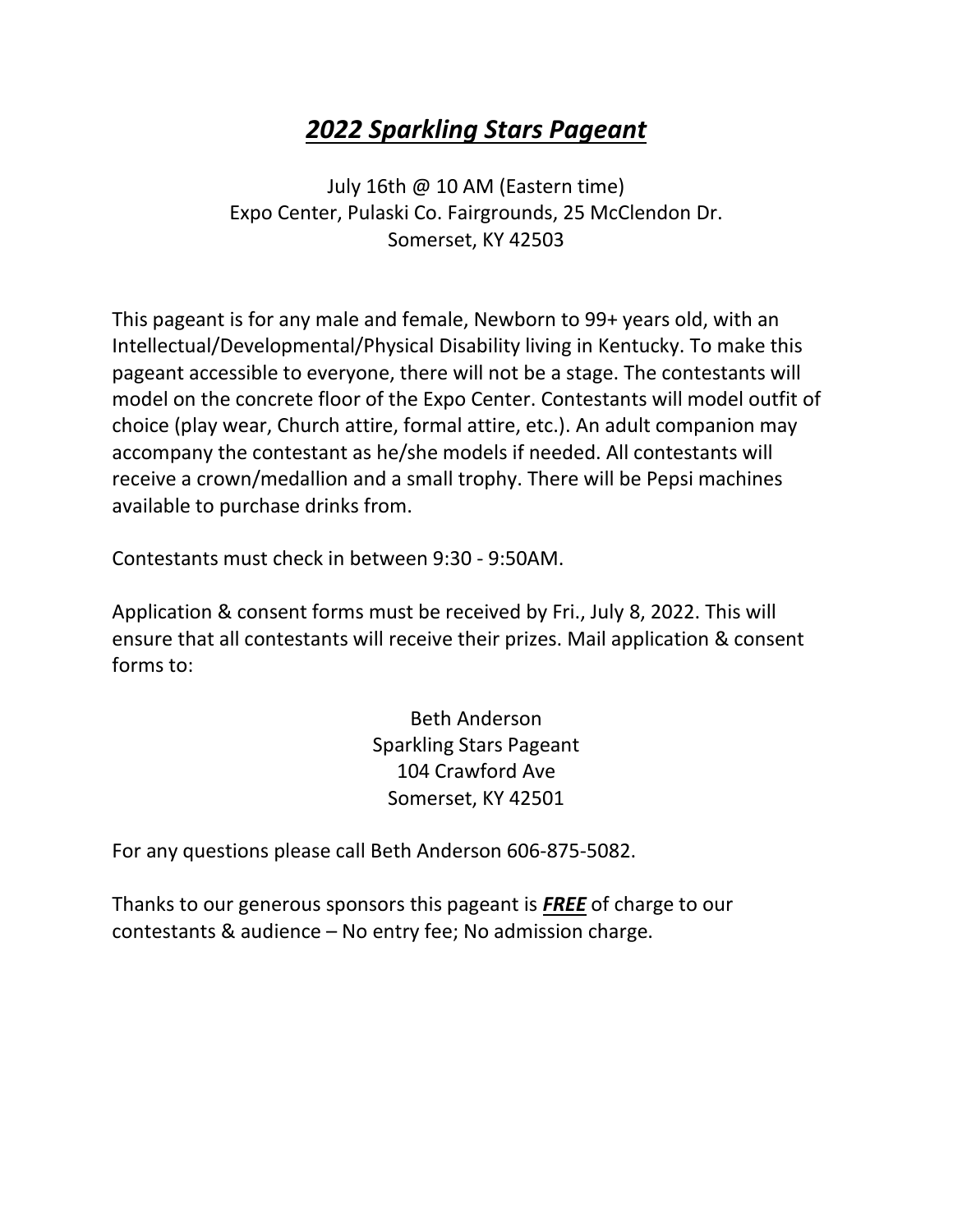Contestant #\_\_\_\_\_\_\_ (office use only)

## 2022 Sparkling Stars Pageant

Please fill out as completely as possible

|                              | (As you want it announced)                                  |
|------------------------------|-------------------------------------------------------------|
|                              |                                                             |
|                              | Parents/Guardians: (As you want it announced)               |
|                              |                                                             |
|                              |                                                             |
|                              |                                                             |
|                              |                                                             |
|                              |                                                             |
|                              |                                                             |
|                              |                                                             |
| Anything else you want us to |                                                             |
|                              | <u> 1989 - Johann Stoff, amerikansk politiker (d. 1989)</u> |
|                              |                                                             |